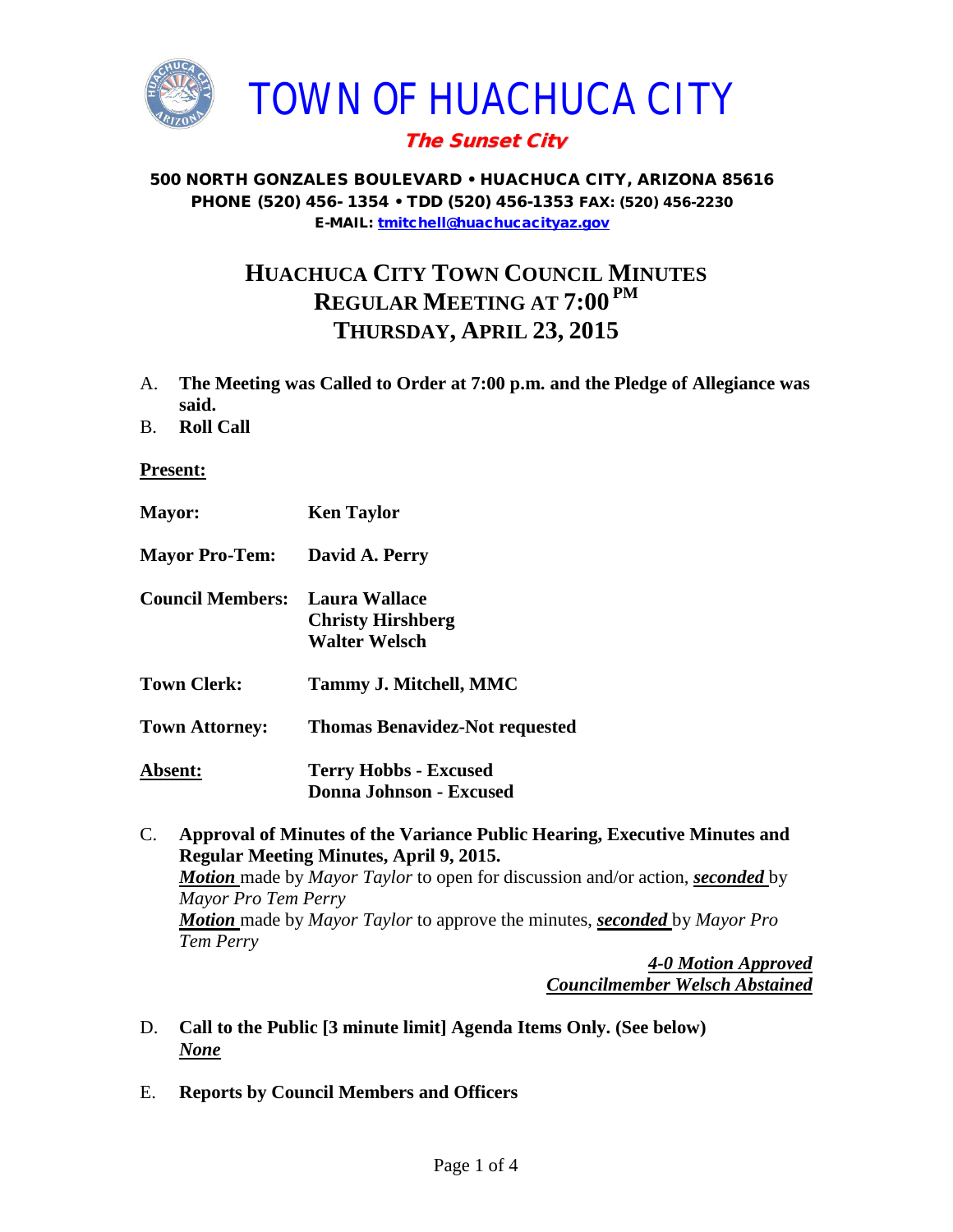- 1. *Councilmember Welsch - Library/Senior Center***-** Councilmember Welsch reported the Library has their summer theme "Super Hero's" all the supplies and books are supplied by the Library District.
- 2. *Councilmember Hobbs***–** *Planning and Zoning-* .
- 3. *Councilmember Wallace* **–** *Parks and Recreation***-**Councilmember Wallace reported that the Circus had a wonderful turnout. Also there are still openings on the Park and Rec's Board.
- 4. *Councilmember Johnson – Public Safety-* Chief Grey said things are good so far. Chief Grey would like for the council members to get involved in our security meeting. He also spoke with Councilmember Johnson today and she is doing well.
- 5. *Mayor Pro Tem Perry Public Works-* Mayor Pro Tem Perry reported the landfill is moving along. The Circus came in on Sunday and had a great show and a great turnout. The Public Works Supervisor said that the Circus left the park in an excellent condition.
- 6. *Councilmember Hirshberg***–** *Finance-*.Councilmember Hirshberg reported our CPA and Town Clerk have started Budget meetings so; we will have more information coming to the council.
- 7. *Mayor Taylor-*Mayor Taylor said we should have these meetings for emergency preparedness. Even though we are a small town it doesn't hurt to be prepared in case of a disaster or whatever.
- 8. *Tammy Mitchell – Town Clerk's Report-*Clerk Mitchell reported that the Circus was a great hit; the turnout was about 800 people. They cleaned up very well and I look forward to having them again.

### F. **Unfinished Business: Discussion and Action of the Variance Public Hearing from April 9, 2015.**

*Motion* made by *Mayor Taylor* to open for discussion and/or action, *seconded* by *Mayor Pro Tem Perry*

*Motion* made by *Mayor Taylor* to call for a vote for approval/denial of the variance, *seconded* by *Mayor Pro Tem Perry*

*Councilmember Hirshberg – No Councilmember Welsch – Abstained Councilmember Wallace – No Mayor Pro Tem Perry – No*

# *4-0 Motion Failed*

# G. **New Business**

1. **Discussion and/or Action [Mayor Taylor]: Acceptance of Councilmember Terry Hobbs Resignation from Council.**

*Motion* made by *Mayor Taylor* to open for discussion and/or action, *seconded* by *Mayor Pro Tem Perry*

*Motion* made by *Mayor Taylor* to accept Councilmember Hobbs resignation and to accept applications for the Council seat to be reviewed at the May 14, 2015 Regular Meeting, *seconded* by *Mayor Pro Tem Perry*

*5-0 Motion Approved*

2. **Discussion and/or Action [Mayor Taylor]: Municipal compost and recycling presentation by Mr. Dressler.**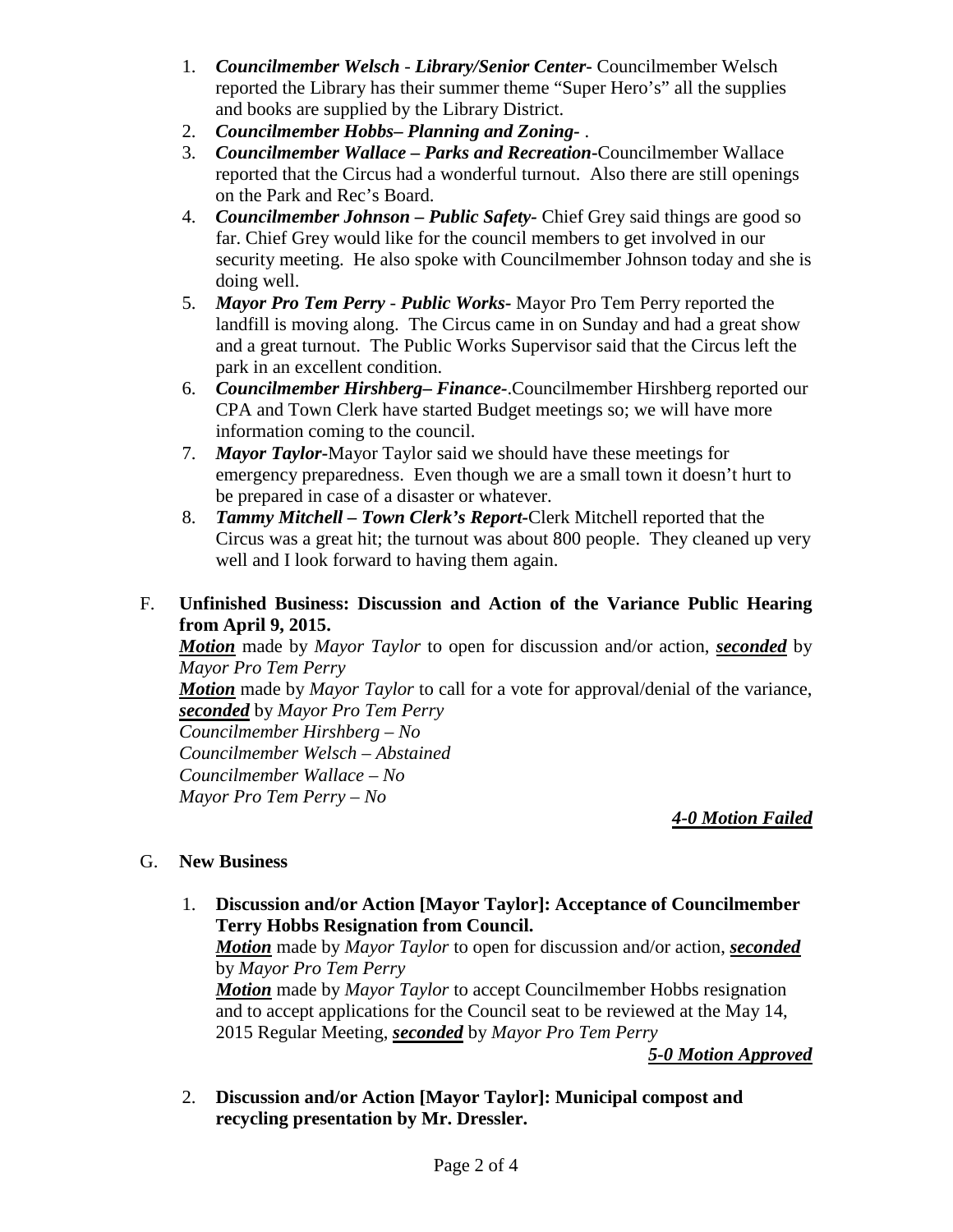*Motion* made by *Mayor Taylor* to open for discussion and/or action, *seconded* by *Mayor Pro Tem Perry*

*No Action*

3. **Discussion and/or Action [Mayor Taylor]: Direct Staff to research the Town Manager Position.**

*Motion* made by *Mayor Taylor* to open for discussion and/or action, *seconded* by *Councilmember Wallace*

*Motion* made by *Mayor Taylor* to direct staff to research the Town Manager Position, *seconded* by *Mayor Pro Tem Perry*

*5-0 Motion Approved*

4. **Discussion and/or Action [Mayor Taylor]: Planning and Budgeting Calendar.**

*Motion* made by *Mayor Taylor* to open for discussion and/or action, *seconded* by *Mayor Pro Tem Perry*

*Motion* made by *Mayor Taylor* to set a meeting to discuss roles and planning for budget procedure on May 9, 2015 at 10:00, *seconded* by *Councilmember Wallace*

*5-0 Motion Approved*

# H. **Payment Approval Report in the amount of \$84,057.51**

*Motion* made by *Mayor Taylor* to open for discussion and/or action, *seconded* by *Mayor Pro Tem Perry.*

*Motion* made by *Mayor Taylor* to approve the payment amount, *seconded* by *Mayor Pro Tem Perry*

*5-0 Motion Approved*

- I. **Call to the Public: [3 min. limit] ARS38-431-01 Public body may make an open call to the public during a public meeting, subject to reasonable time, place and manner restrictions, to allow individuals to address the public body on any issue within the jurisdiction of the public body. At the conclusion of an open call to the public, individual members of the public body may respond to criticism made by those who have addressed the public body, may ask staff to review a matter or may ask that a matter be put on a future agenda. However, members of the public body shall not discuss or take legal action on matters raised during an open call to the public unless the matters are properly noticed for discussion and legal action.**
	- 1. Elmer Urda Wished to get the Town Motto put on the Town Flag "The Sunset City"
	- 2. Johann Wallace Appreciate the no parking signs in front of Circle K. Unfortunately they are being ignored.
- J. **Discussion and/or Action [Town Clerk]: Items to be placed on the next agenda**
	- 1. **Discussion and/or Action [Councilmember Wallace]: Create a permit for RV Parking / conditional use for long term parking.**
	- 2. **Discussion and/or Action [Mayor Pro Tem Perry]: Authorization to accept bid to replace roof on Community Center**
- K. **Adjournment ( 8:15 PM)** *Motion* made by *Mayor Taylor* to adjourn, *seconded* by *Councilmember Wallace*